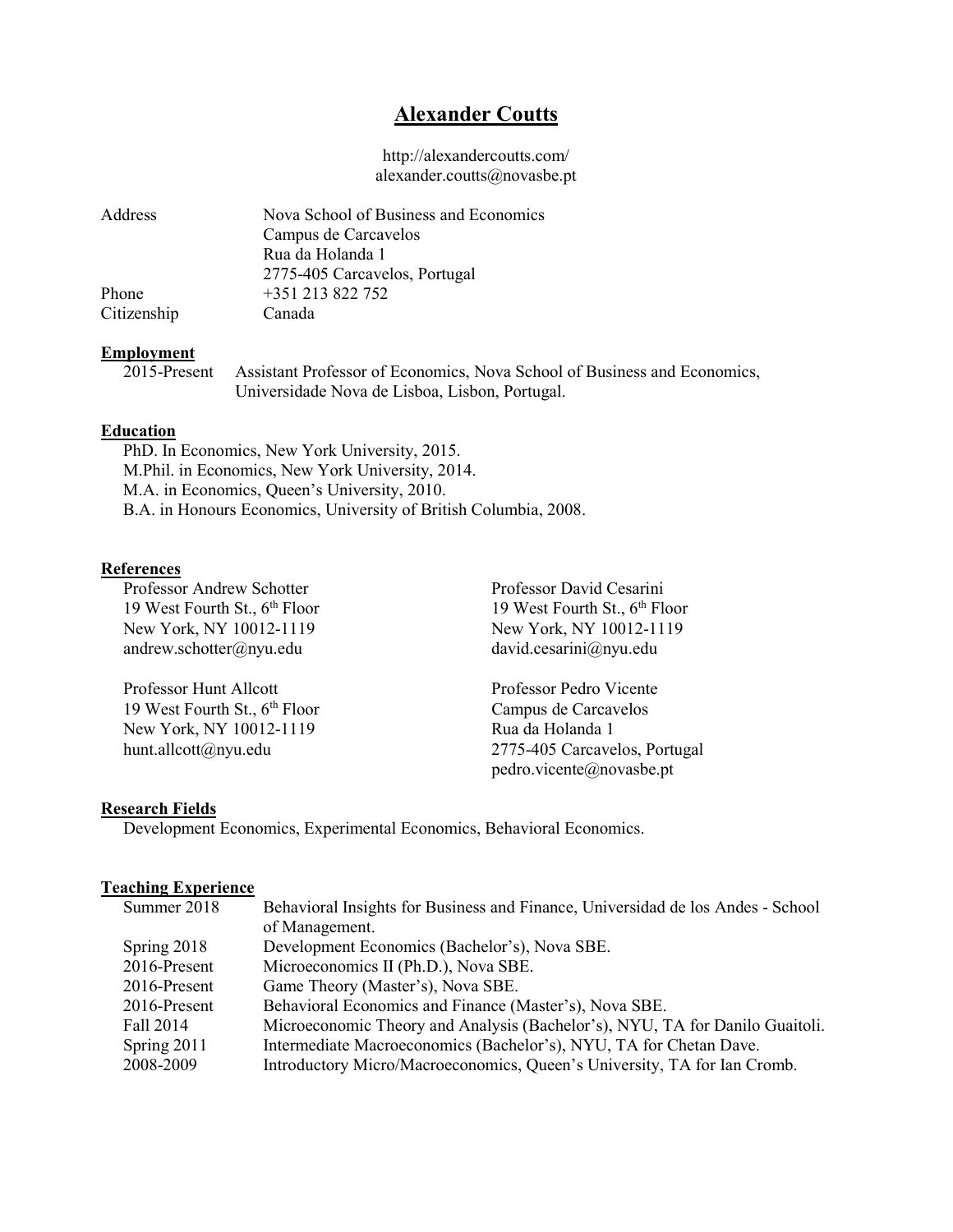## Research Experience and Other Employment

| $2015$ -Present | Novafrica Resident Member.                                                                                                                                                |
|-----------------|---------------------------------------------------------------------------------------------------------------------------------------------------------------------------|
| 2011-2013       | Center for Technology and Economic Development, NYU, Research Assistant.                                                                                                  |
| Summer 2011     | Assistant Coordinator for Innovations for Poverty Action, Uganda, "Evaluating"<br>Village Savings and Loan Associations in Uganda". PIs: Dean Karlan, Bram<br>Thuysbaert. |
| Summer 2010     | Research Intern for Save the Children, Vietnam, "Expanding Access to Financial<br>Services for Rural Low-Income Women".                                                   |
| 2008-2009       | University of British Columbia, Research Assistant for Giovanni Gallipoli.                                                                                                |

## Conference Presentations

| 2018 | ECBE (Bergen, as discussant), SEEDEC (Wageningen), THEEM (Kreuzlingen),     |
|------|-----------------------------------------------------------------------------|
|      | $CSAE$ (Oxford).                                                            |
| 2017 | UECE Lisbon (Lisbon), NYU CESS (New York), ESA Europe (Vienna), PEJ         |
|      | (Vila Real), ESA World (San Diego), THEEM (Kreuzlingen).                    |
| 2016 | UECE Lisbon (Lisbon), Advances with Field Experiments (Chicago), EEA        |
|      | (Geneva), GAMES (Maastricht), Novafrica Conference (Lisbon), PEJ (Coimbra), |
|      | ASFEE (Cergy-Pontoise), IMEBESS (Rome), SMYE (Lisbon), RES Junior           |
|      | (Sussex).                                                                   |
| 2015 | ESA Europe (Heidelberg), RES Post Graduate Meeting (London).                |
| 2014 | ESA North America (Fort Lauderdale), ESA World (Honolulu).                  |
|      |                                                                             |

**Seminars** 

| 2018 | WZB Berlin, SHUFE (planned), NYU Shanghai (planned),                     |
|------|--------------------------------------------------------------------------|
|      | University of Amsterdam, University of Alicante, HEC Lausanne (planned), |
|      | University of Portsmouth.                                                |
| 2017 | Catolica Porto, ICS - U Lisboa.                                          |
| 2015 | Navarra Center for International Development.                            |
|      |                                                                          |

## **Grants**

| 2018 | Fundação para a Ciência e Tecnologia - Research Grant (Portugal), Co-PI (PI: |
|------|------------------------------------------------------------------------------|
|      | Pedro Vicente), "Belief Systems and Health Behaviors in Guinea Bissau",      |
|      | 239,852 EUR.                                                                 |
| 2017 | Hamburgische Wissenschaftliche Stiftung, Co-PI (with Leonie Gerhards and     |
|      | Zahra Murad), "Performance Beliefs and Allocation of Teamwork: An            |
|      | Experiment".                                                                 |
| 2013 | Russell Sage Foundation, PI, Project #98-14-06 "Belief Biases with Financial |
|      | Stakes".                                                                     |